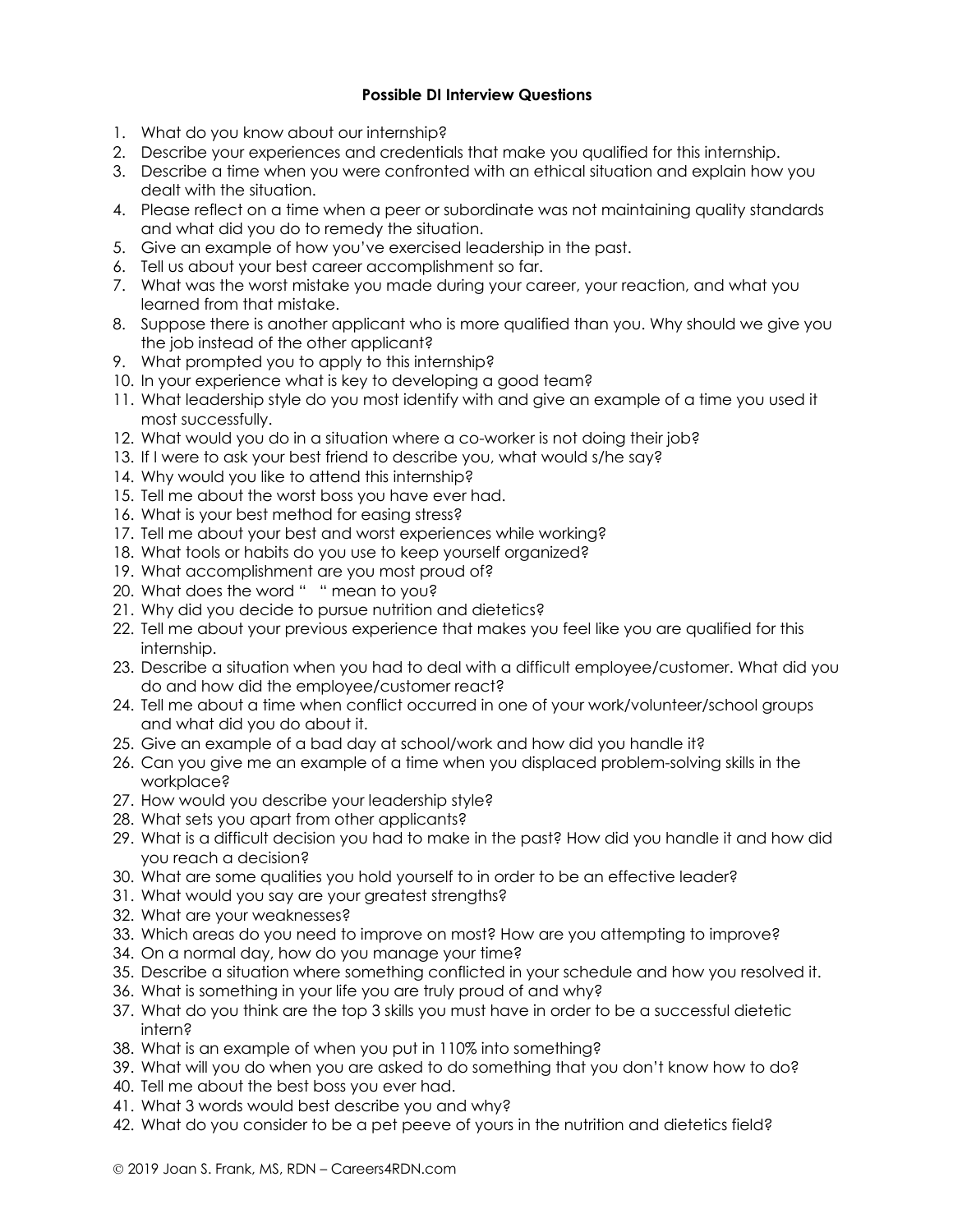- 43. Give an example of a mistake you made at work and what did you do to remedy the situation?
- 44. What is your greatest accomplishment and how did you obtain it?
- 45. What is your greatest failure and how have you dealt with it?
- 46. How do you perform under stressful situations?
- 47. Describe your time management techniques.
- 48. Describe a time when you had a disagreement or conflict with someone and how you handled it.
- 49. How would you deal with a difficult co-worker?
- 50. Provide an example of a time when you were able to improvise and be creative to solve a problem.
- 51. Provide a specific example of how you have become more efficient on the job.
- 52. Was there ever a situation that kept you from fulfilling your job duties? How did you handle it?
- 53. How have you balanced your work schedule with your classes?
- 54. Can you give an example of when you did something without being asked?
- 55. How would you handle conflict in the workplace?
- 56. What does good customer service entail?
- 57. What are the top priorities in your life?
- 58. Why did you leave your previous job?

## **Novel Interview Questions**

- 1. If you were a kitchen utensil, what would you be and why?
- 2. How would you define "wellness?"
- 3. If you were a spice, which spice would you be and why?
- 4. You are having a dinner party. You invite one living person, one dead person, and one person who hasn't been born yet, none of which you've met. Who would you invite, why would you invite them, and what would you serve them?
- 5. If you were a food, what would you be and why?
- 6. Can you sing one song that describes who you are?
- 7. If you could be any item on a \_\_ menu, what would you be and why?
- 8. How many light bulbs fit in a 747 airplane?
- 9. Which character from Alice In Wonderland do you relate to the most and why?
- 10. The New York Times decides to publish a news article about your life. What would the headline be?
- 11. If you had a biography, what would be the title of the book?
- 12. Tell me a joke that would not offend anyone.
- 13. If you were a patient in a hospital, how would you hope to be treated?
- 14. If you were a patient in a hospital, how would you expect your food to look and taste?
- 15. If you were an animal, what would you be?
- 16. If you were to describe your self as an animal, what would you be and why?
- 17. What is your favorite vegetable to cook with?
- 18. If you were given \$1000 to spend in one day, what would you buy and why?
- 19. How would you incorporate fun into the workplace?
- 20. If you were stranded on an island and you could only bring one thing with you what would you bring and why?
- 21. If you could be on the food network, what show or with whom would you guest appear, and what recipe would you demonstrate?
- 22. What is your favorite past time and why is it your favorite?
- 23. What are five different types of mushrooms?
- 24. If you could only eat one food for the rest of your life, what would it be and why?
- 25. If you had to give up one of your favorite foods and never eat it for the rest of your life, what would it be and why?
- 26. Would you rather be a sandcastle on the beach or a wave?